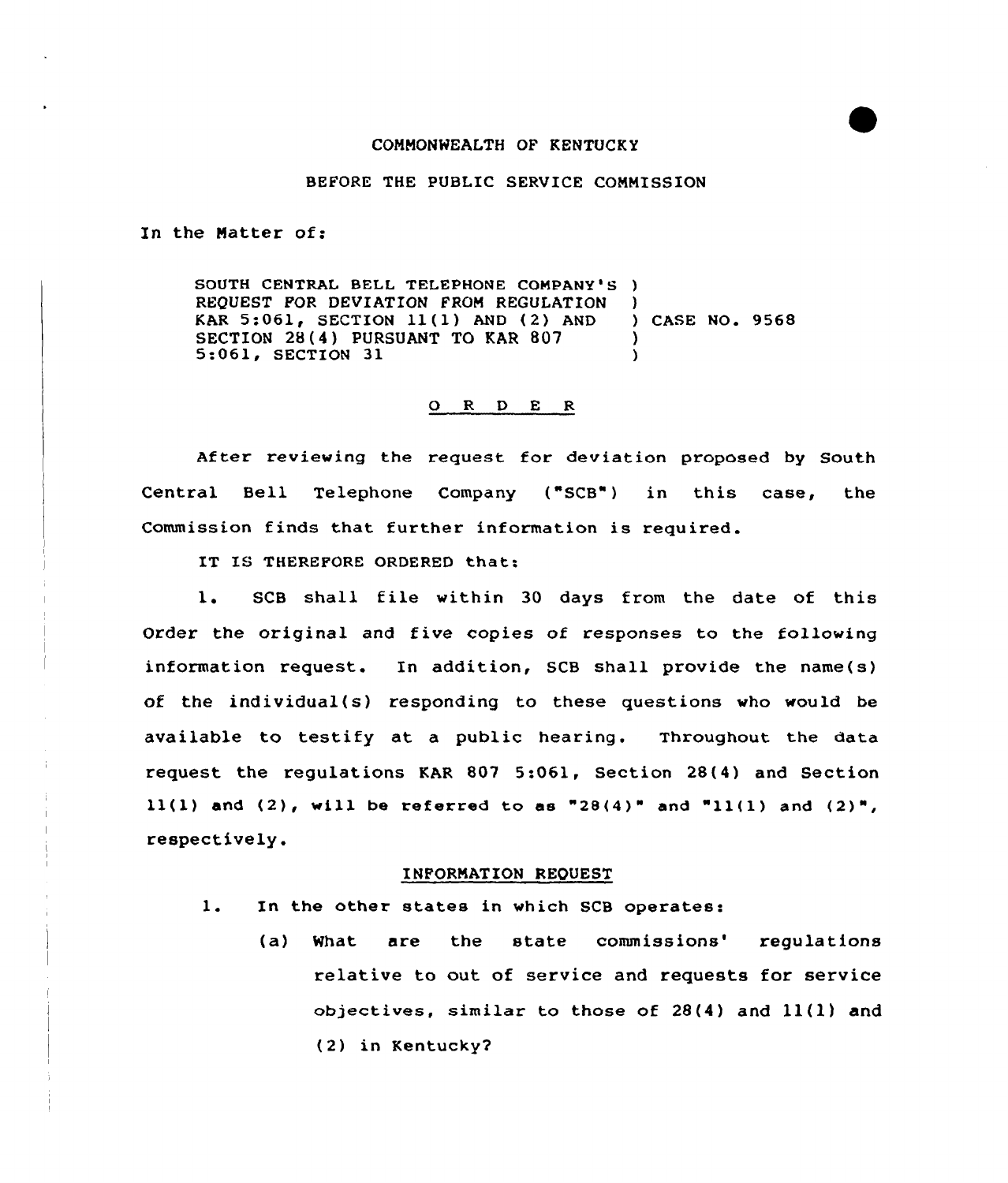- (b) Has the company met those state specific objectives?
- (c) Mould the other SCB state operations meet Kentucky's objectives as set out in 28(4) and ll(l) and (2).

2. How did SCB arrive at an 80 percent objective for 28(4} as being a reasonable level?

3. How did SCB arrive at <sup>a</sup> <sup>50</sup> percent (0-2 days) objective and 75 percent (3-7 days) objective as being reasonable for meeting the requirements of ll(l) and (2)?

- 4. With reference to TELSAN:
	- (a) Explain the basic method used in obtaining TELSAN results?
	- (b) How often are results published or provided to SCB?
	- (c) What is the approximate cost of these studies?
	- (d) Does TELSAN provide SCB with information other than customer satisfaction levels concerning repair problems (28(4))? Explain.

5. Provide detailed information as to the additional costs involved in meeting the Commission's levels as set forth in 28(4)?

6. What would be the impact on the ratepayer?

7. Other telephone companies in the state meet the requirements of 28(4} on a regular basis, why then is SCB unable to meet this objective?

8. From what source(s) is the information obtained to develop the monthly service objective level report for 28(4) . Explain the process involved in compiling this information?

 $-2-$